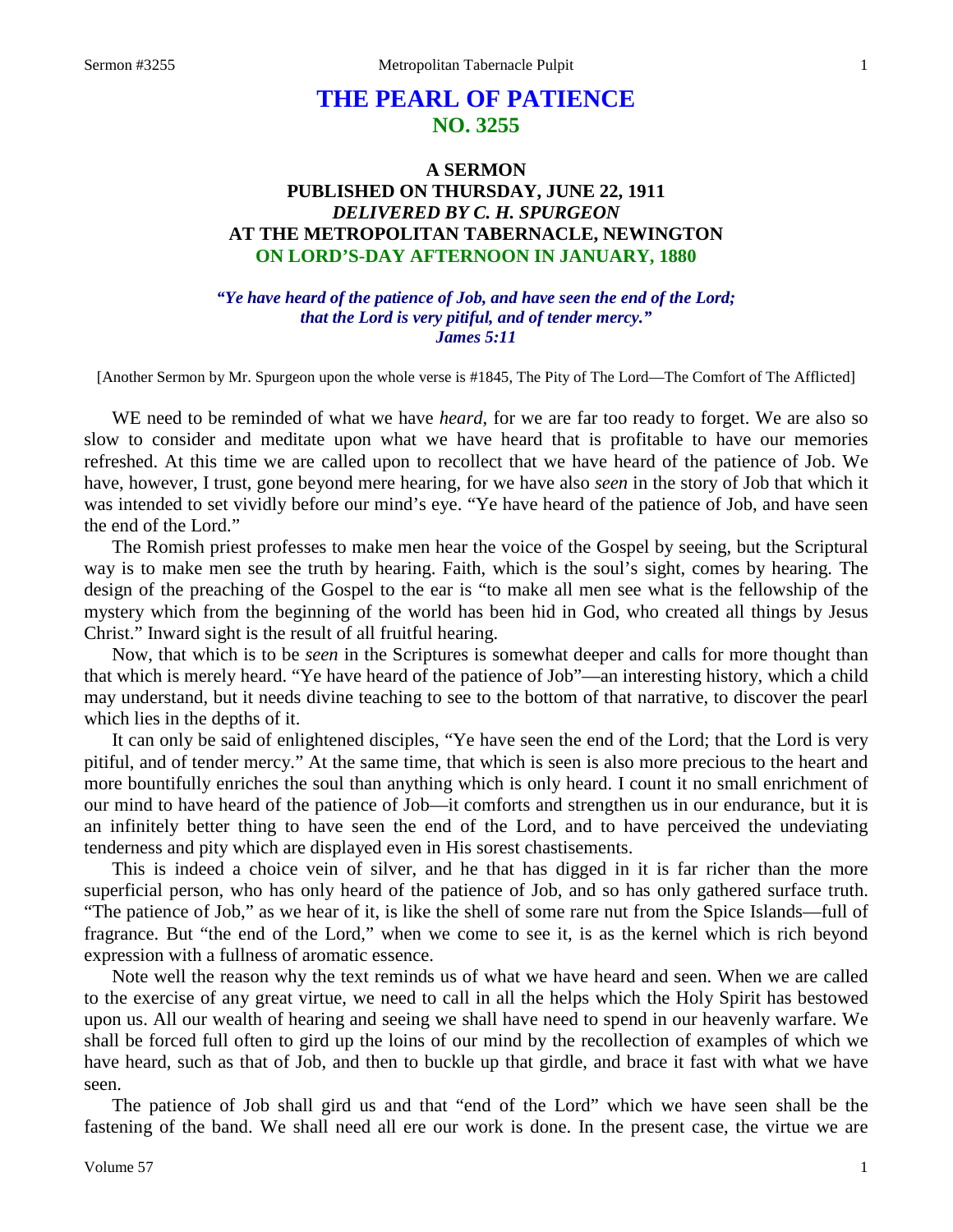called to exercise is that of *patience* and therefore, to help us to do it, we are reminded of the things that we have heard and seen, because it is a grace as difficult as it is necessary, and as hard to come at as it is precious when it is gained.

The text is preceded by a triple exhortation to patience. In the seventh verse we read, "Be patient, therefore, brethren, unto the coming of the Lord." And again, "Behold, the husbandman waiteth for the precious fruit of the earth, and hath long patience for it, until he receive the early and latter rain. Be ye also patient; stablish your hearts: for the coming of the Lord draweth nigh."

Further on, in the tenth verse, we read, "Take my brethren, the prophets, who have spoken in the name of the Lord, for an example of suffering, affliction, and of patience." Are we thrice exhorted to patience? Is it not clear that we have even now much need of it? We are most of us deficient in this excellent grace and because of it we have missed most privileges, and have wasted many opportunities in which we might have honored God, might have commended religion, and might have been exceedingly profited in our own souls.

Affliction has been the fire which would have removed our dross, but impatience has robbed the mental metal of the flux of submission which would have secured its proper purification. It is unprofitable, dishonorable, weakening—it has never brought us gain—and never will.

I suppose we are three times exhorted to patience because we shall need it much in the future. Between here and heaven we have no guarantee that the road will be easy, or that the sea will be glassy. We have no promise that we shall be kept, like flowers in a conservatory, from the breath of frost, or that, like fair queens, we shall be veiled from the heat of the sun.

The voice of wisdom says, "Be patient, be patient, be patient. You may need a threefold measure of it. Be ready for the trial." I suppose, also, that we are over and over again exhorted to be patient, because it is so high an attainment. It is no child's play to be dumb as the sheep before her shearers, and to lie still while the shears are taking away all that warmed and comforted us.

The mute Christian under the afflicting rod is no every-day personage. We kick out like oxen which feel the goad for the first time. We are most of us for years as a bullock unaccustomed to the yoke. "Be patient, be patient, be patient," is the lesson to be repeated to our hearts many times, even as we have to teach children over and over again the selfsame words, till they know them by heart.

It is the Holy Ghost, ever patient under our provocations, who calls us to be "patient." It is Jesus, the unmurmuring sacrifice, who charges us to "be patient." It is the long-suffering Father who bids us "be patient." O you who are soon to be in heaven, be patient for yet a little while and your reward shall be revealed!

Upon these two things we will indulge a brief meditation. First, we are bidden to be patient and *it is not an unheard of virtue.* "Ye have heard of the patience of Job." And secondly, we are bidden to be patient and *it is not an unreasonable virtue*, for you "have seen the end of the Lord; that the Lord is very pitiful, and of tender mercy."

**I.** IT IS NOT AN UNHEARD OF VIRTUE TO BE PATIENT—"Ye have heard of the patience of Job."

Observe well that the patience of Job was the patience of *a man like ourselves*, imperfect and full of infirmity, for as one has well-remarked, we have heard of the impatience of Job as well as of his patience. I am glad the divine biographer was so impartial, for had not Job been somewhat impatient, we might have thought his patience to be altogether inimitable, and above the reach of ordinary men.

The traces of imperfection which we see in Job prove all the more powerfully that grace can make grand examples out of common constitutions and that keen feelings of indignation under injustice need not prevent a man's becoming a model of patience. I am thankful that I know that Job did speak somewhat bitterly and proved himself a man, for now I know that it was a man like myself who said, "The LORD gave, and the LORD hath taken away; blessed be the name of the LORD."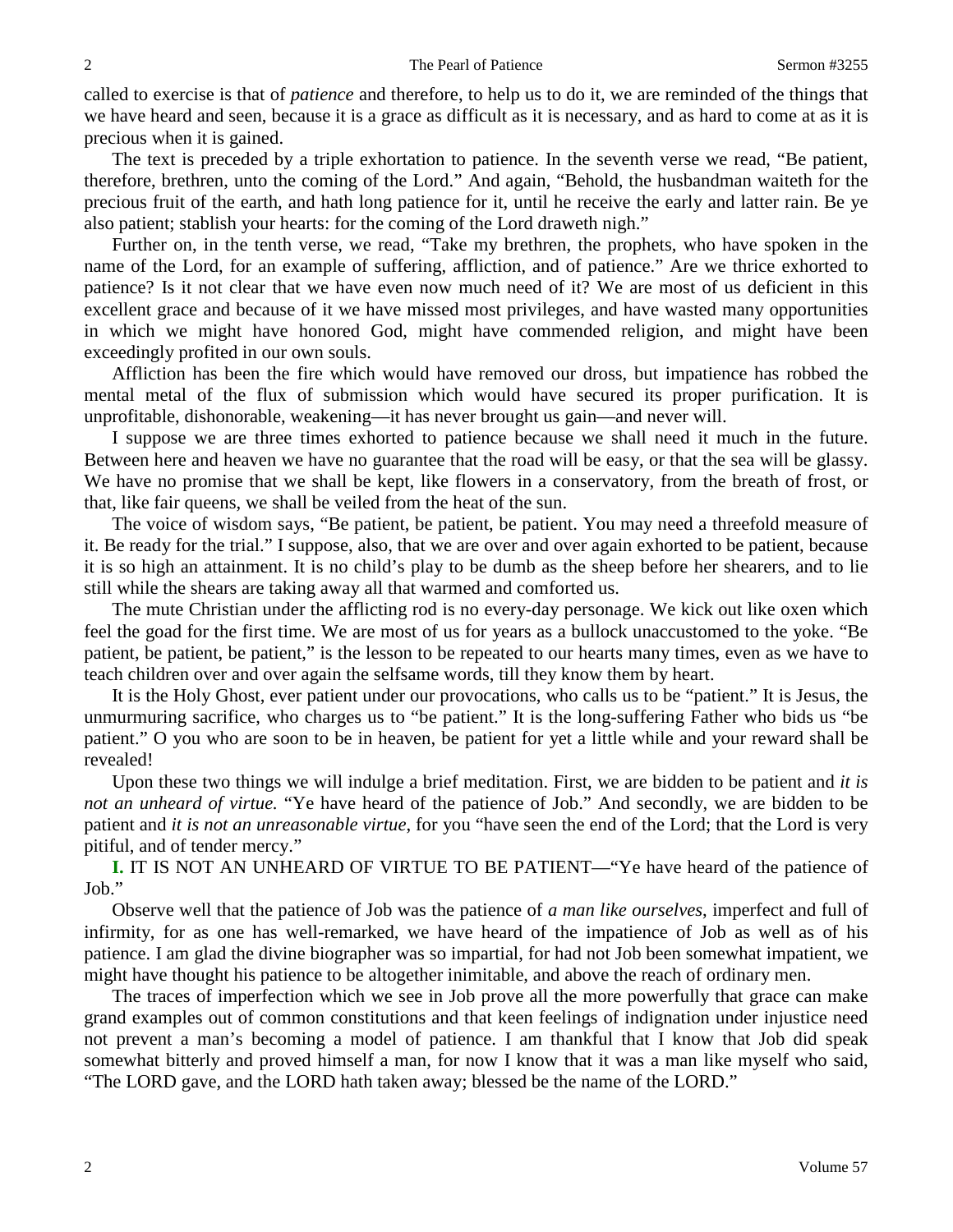It was a man of flesh and blood, such as mine, who said, "Shall we receive good at the hand of God, and shall we not receive evil?" Yea, it was a man of like passions with myself who said, "Though he slay me, yet will I trust in him."

You have heard of the patience of your Lord and Master, and tried to copy it, and half despaired. But now you have heard of the patience of His servant Job, and knowing as Job did that your Redeemer lives, you should be encouraged to emulate him in obedient submission to the will of the Lord.

"Ye have heard of the patience of Job," that is, the patience of *a greatly tried man*. That is a very trite yet necessary remark—Job could not have exhibited patience if he had not endured trial. And he could not have displayed a patience whose fame rings down the ages, till we have heard of it, if he had not known extraordinary affliction.

Reflect then, that it was the patience of a man who was *tried in his estate*. All his wealth was taken! Two or three servants were left—left only to bring him evil tidings—each one saying, "I only am escaped alone to tell thee." His flocks and his herds were gone, the house in which his children had met was a wreck, and the princely man of Uz sat upon a dunghill, and there were none so mean as to do him reverence. Ye have heard of the patience of Job in loss and poverty—have you not seen that, if all estates should fail, God is your portion still?

Job was caused to suffer sharp *relative troubles*. All his children were snatched away without a warning, dying at a festival where, without being culpably wrong, men are usually unguarded, and in a sense unready, for the spirit is in *déshabille*. His children died suddenly, and there was a grievous mystery about it, for a strange wind from the wilderness smote the four corners of the house and overthrew it in an instant.

And such an occurrence must have connected itself in Job's mind either with the judgment of God or with Satanic influence—a connection full of the most painful thoughts and surmises. The death of his dear ones was not a common or a desirable one, and yet all had so been taken. Not a son or daughter was left him. All gone! All gone! He sits among the ashes a childless man. "Ye have heard of the patience of Job." Oh, to have patience under bereavements, patience even when the insatiate archer multiplies His arrows!

Then, and I here speak most to myself, "Ye have heard of the patience of Job" under *personal affliction*. It is well said by one who knew mankind cruelly well, that, "we bear the afflictions of other people very easily," but when it touches our bone and our flesh, trial assumes an earnest form and we have need of unusual patience.

Such bitter pain as Job must have suffered, we have probably none of us known anything the same degree. And yet we have had weary nights and dreary days. Each limb has claimed a prominence in anguish and each nerve has become a road for armies of pains to march over. We know what it is to feel thankful tears in our eyes merely for having been turned over in bed. Job, however, far excels us. "Ye have heard of the patience of Job," and you know how he sinned not when from the crown of his head to the sole of his foot he was covered with irritating boils.

In addition to all this, Job bore what is perhaps the worst form of trial, namely, *mental distress*. The conduct of his wife must have much grieved him when she tempted him to "curse God, and die." However she meant it, or however her words may be translated, she evidently spoke like a foolish woman when her husband needed wise consolation.

And then those "miserable comforters"—how they crowned the edifice of his misery! Cold-blooded mortals sneer at sentimental grievances, but I speak from my heart when I affirm that griefs which break no bones and take not a coin from our store may yet be among the sharpest whips of sorrow. When the iron enters into the soul, we know the very soul of suffering.

See how Job's friends fretted him with arguments and worried him with accusations. They rubbed salt into his wounds, they cast dust into his eyes, their tender mercies were cruel, though wellintentioned. Woe to the man who in his midnight hour is hooted at by such owls. Yet the hero of patience sinned not. "Ye have heard of the patience of Job."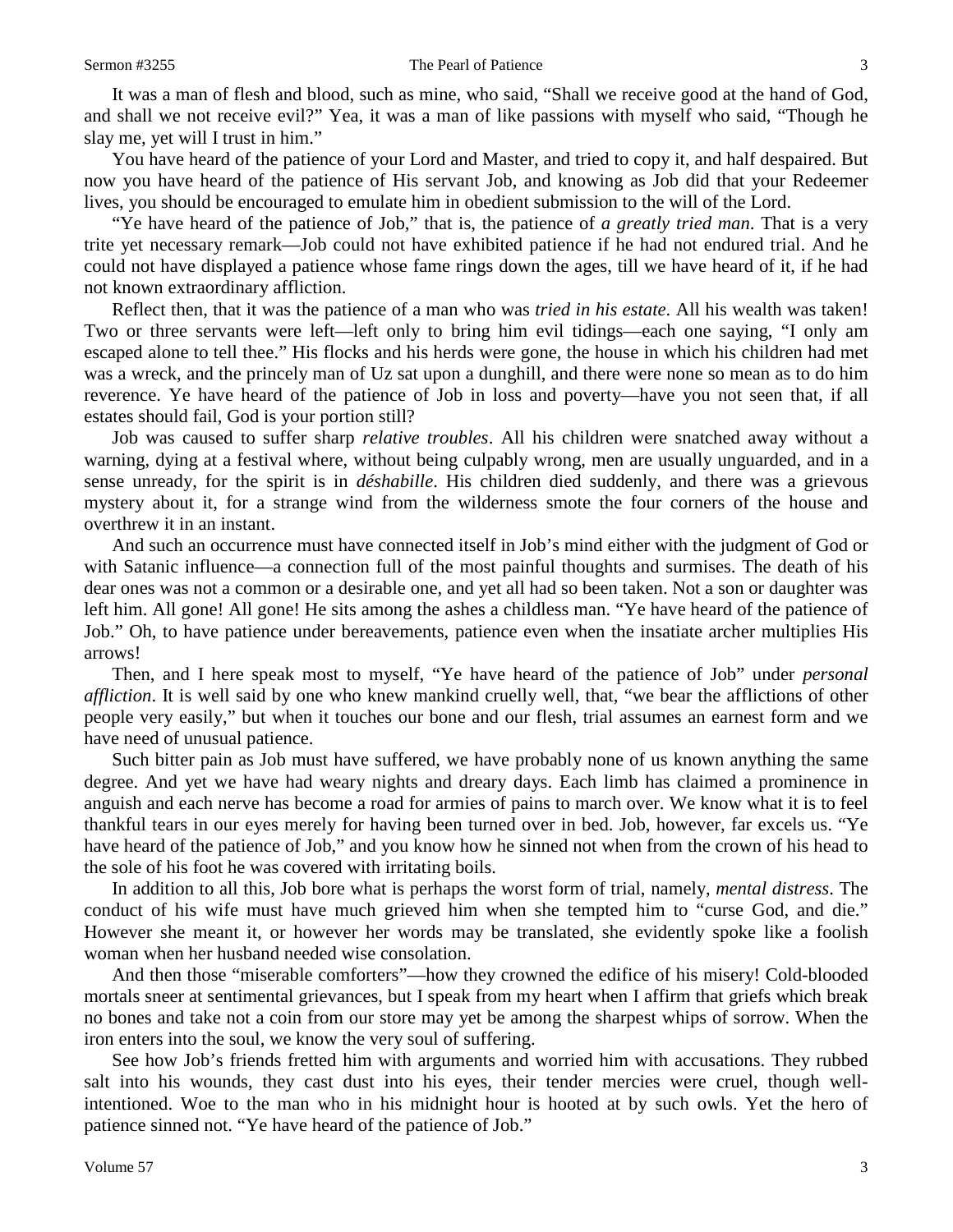Job's was in all respects a most real trouble, he was no mere dyspeptic, no hysterical inventor of imaginary evil. His were not fancied losses nor minor calamities. He had not lost one child out of a numerous family, nor a few thousands out of a vast fortune, but he was brought to sad bereavement, abject poverty, and terrible torment of body and mind. But despite it all, "Ye have heard of the patience of Job," and heard more of his patience than of his afflictions. What a mercy to have heard of such a man and to know that one of our own race passed through the seven-times heated furnace and yet was not consumed!

The patience of Job was the patience of *a man who endured up to the very end.* No break-down occurred. At every stage he triumphed and to the utmost point he was victorious. Traces of weakness are manifest, but they are grandly overlaid by evidences of gracious power. What a marvelous man was he with all those aches and pains, still bearing witness to his God, "But he knoweth the way that I take: when he hath tried me, I shall come forth as gold."

He reasons well even in the heat of his passionate zeal for his character. He reasons bravely too, and catches up the points of his adversaries like a trained logician. He holds fast his integrity and will not let it go. And best of all, he cries, "I know that my Redeemer liveth, and that he shall stand at the latter day upon the earth: and though after my skin worms destroy this body, yet in my flesh shall I see God." Oh, glorious challenge of a dying man to his immortal Kinsman!

The enemy could not triumph over Job—he threw him on a dunghill and it became his throne, more glorious than the ivory throne of Solomon. The boils and blains with which the adversary covered the patriarch were more honor to him than a warrior's gilded body corslet. Never was the arch-fiend more thoroughly worsted than by the afflicted patriarch.

And instead of pitying the sufferer, my pity curdles into contempt for that fallen spirit who must there have gnawed his own heart, and drunk deep draughts of gall and wormwood as he saw himself foiled at all points by one who had been put into his power and one, too, of the feeble race of man. Surely, in this he experienced a foretaste of the bruising threatened at Eden's gate as to be given him by the woman's seed. Yes, Job endured unto the end, and therefore, he stands as a pillar in the house of the Lord. Cannot we also endure unto the end too? What does hinder grace from glorifying itself in us?

We may once more say that the patience of Job is the virtue of *one who thereby has become a great power for good*. "Ye have heard of the patience of Job." Yes, and all the ages have heard of the patience of Job—and heaven has heard of the patience of Job and hell has heard of it too—and not without results in each of the three worlds.

Among men, the patience of Job is a great moral and spiritual force. This morning, when musing upon it, I felt ashamed and humbled, as thousands have done before me. I asked myself, "What do I know of patience when I compare myself with Job?" And I felt that I was as unlike the great patriarch as I well could be.

I recollect a minister who had been somewhat angered by certain of his people, and therefore preached from the text, "And Aaron held his peace." It was remarked that the preacher's likeness to Aaron reached no further than the fact that Aaron held his peace and the preacher did not. May we not penitently confess that our likeness to Job is much of the same order?

He was patient, and we are not? Yet, as I thought of the patience of Job, it caused me to hope. If Job was patient under trial and affliction, why should not I be patient too? He was but a man—what was wrought in one man may be done in another. He had God to help him and so have I. He could fall back upon the living Redeemer—so can I, and why should I not?

Why should I not attain to patience as well as the man of Uz? It made me feel happy to believe in human capacity to endure the will of God, the Holy Spirit instructing and upholding. Play the man, beloved friend! Be not cut down! What God has done for one He can do for another. If the man be the same, and if the great God be the same, and be sure He is, we too may attain to patience in our limited circle. Our patience may be heard of among those who prize the fruits of the Spirit.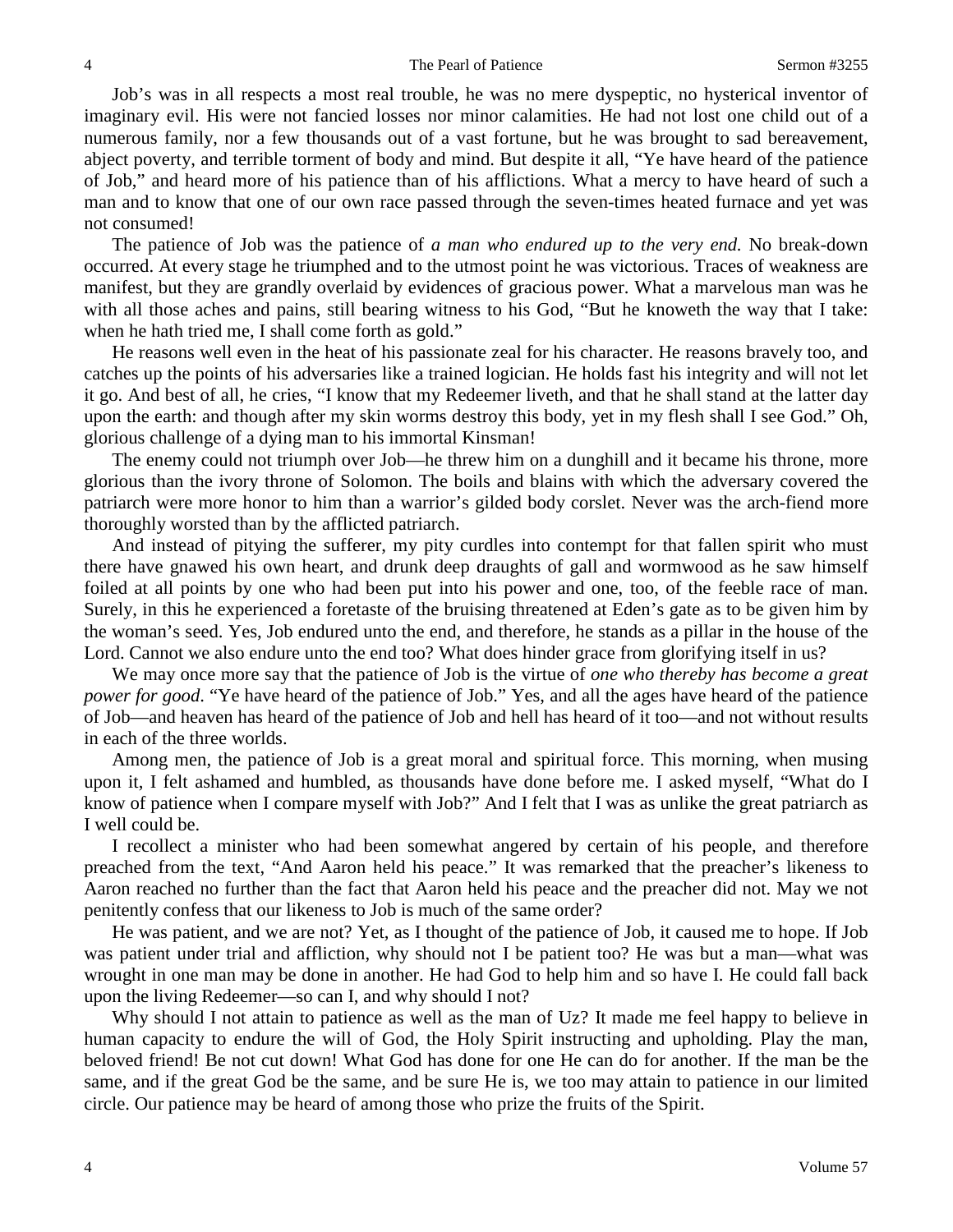**II.** I will not detain you, lest I weary you, except to say, in the second place, IT IS NOT AN UNREASONABLE VIRTUE TO BE PATIENT for, according to our text, there is great love and tenderness in it. "Ye have seen the end of the Lord; that the Lord is very pitiful, and of tender mercy."

We must have seen, in Job's story, if we have regarded it aright, that *the Lord was in it all*. It is not a narrative in which the devil is the sole actor—the great Lord of all is evidently present. He it was who challenged Satan to consider Job and then questioned him as to the result.

Less seen than the evil one, the Lord was nevertheless present at every act of the drama. God was not away while His servant suffered. In fact, if there was any place where the thoughts of God were centered more than anywhere else in providence at that time, it was where the perfect and upright man was bearing the brunt of the storm.

*The Lord was ruling, too*. He was not present as a mere spectator, but as still master of the situation. He had not handed over the reins to Satan—far from it, for every step that the enemy took was only by express permission from the throne. He allowed him to strip his servant, but he set the limit, "Only upon himself put not forth thine hand." When to complete the test, the enemy was permitted to plague his body, the Lord added, "But save his life."

The ruling hand is always on the curb. The dog of hell is allowed to snap and snarl, but his chain is not removed, and the collar of omnipotent restraint is on him. Come, dear friends, you that are in trouble, remember that God is in your sorrow, ruling it to its desired end, and checking it that it should go no further than according to His will. And you neither have suffered, nor in the future will suffer, any more than He in infinite love permits.

Moreover, *the Lord was blessing Job by all his tribulation*. Untold blessings were coming to the grand old man while he seemed to be losing all. It was not simply that he obtained a double portion at the end, but all along, every part of the testing process wrought out his highest good. Now have we seen the end of the Lord and that end is unmingled goodness.

The Lord was standing by every moment to stop the refining process when it had come to the proper point, so that no more of it should happen than was really beneficial, and at the same time no less than should secure His gracious purpose. True mercy is bound at times to seem untender, for it might be a great and lifelong evil for the surgeon to stop the knife before its work is done. The Lord was wisely tender and tenderly wise with Job—and even in his case the sore affliction was not allowed to proceed a single degree beyond the needful point of intensity.

And when we come to look all Job's life through, we see that *the Lord in mercy brought him out of it all with unspeakable advantage*. He who tested with one hand supported with the other. Whatever Satan's end might be in tempting the patriarch, God had an end which covered and compassed that of the destroyer—and that end was answered all along the line, from the first loss which happened among the oxen to the last taunt of his three accusers. There was never a question, in the heights of heaven as to the ultimate issue. Eternal mercy was putting forth its irresistible energy, and Job was made to bear up though the trial, and to rise from it a wiser and a better man.

Such is the case with all afflicted saints. We may well be patient under our trials, for the Lord sends them. He is ruling in all our circumstances. He is blessing us by them, He is waiting to end them, and He is pledged to bring us through. Shall we not gladly submit to the Father of our spirits? Is not this our deepest wish, "Thy will be done"? Shall we quarrel with that which blesses us? Shall we repine when the end of the trouble is so near and so blessed? No. We see that the Lord is very pitiful and of tender mercy, and therefore we will be patient.

Beloved, let us accept future sorrow with joy, for it is love divine which will add to our years whatever sorrowful seasons may yet come to us. Job's life might have ended in the first period without the trial, but if the patriarch, with perfect knowledge of all things, could have had his choice, would he not have chosen to endure the trial for the sake of all the blessing which came of it?

We should never have heard of the patience of Job if he had continued in his prosperity—and that first part of his life would have made a very poor commonplace history as compared with what we now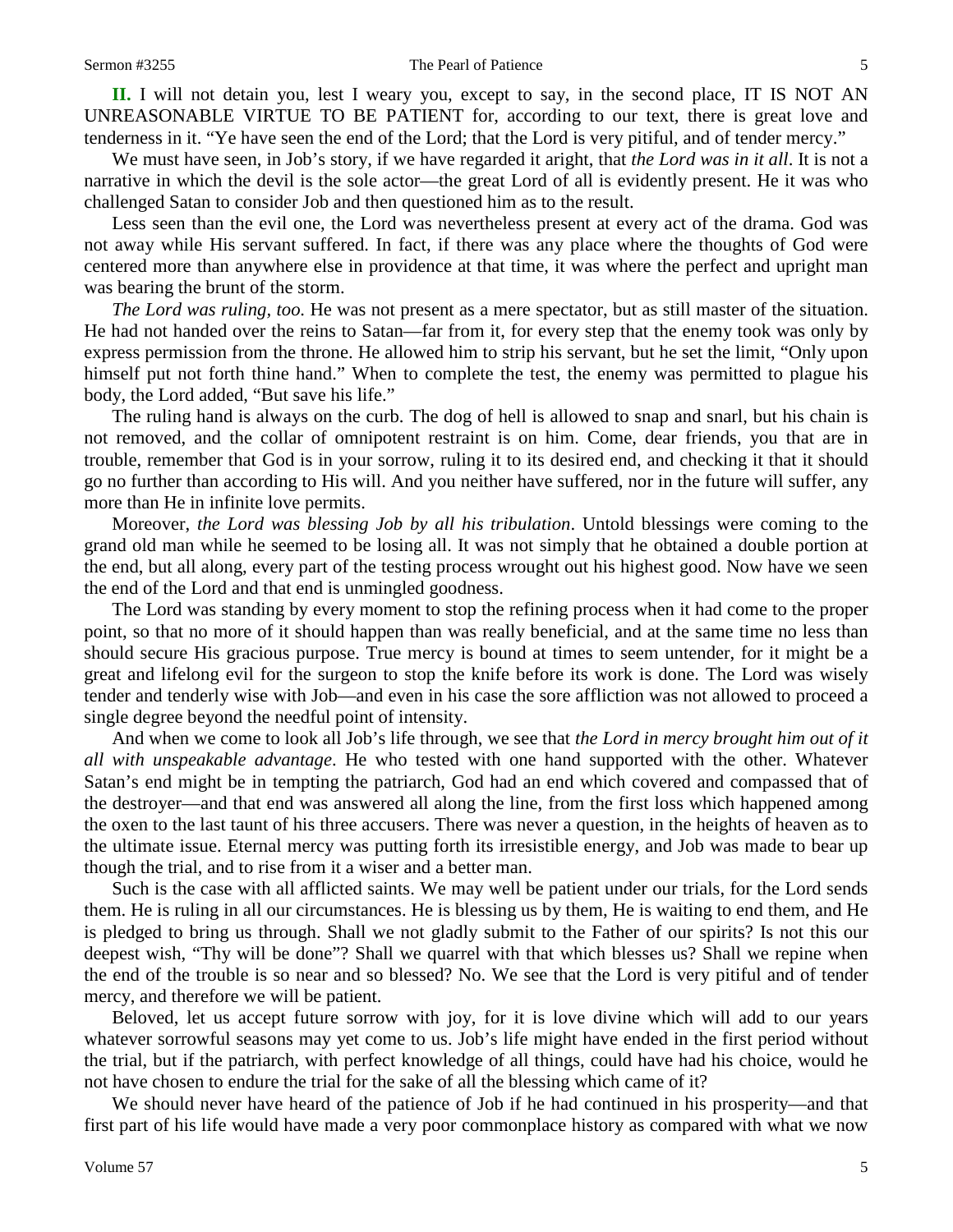find in the pages of Scripture. Camels, sheep, servants, and children make up a picture of wealth, but we can see this any day. The rare sight is the patience—this it is which raises Job to his true glory. God was dealing well with His faithful servant, and even rewarding his uprightness, when He counted him worthy to be tried. The Lord was taking the surest and kindest way to bless and honor one who was a perfect and an upright man—one that feared God and eschewed evil.

It was pitiful of the Lord to permit sharp trial to come upon Job for his good. There was more tender mercy in subjecting him to it than there would have been in screening him from it. False pity would have permitted the good man to die in his nest, but true pity put a thorn into it and made him mount aloft as the eagle. It was great mercy, after all, which took him out of the state in which he washed his steps with butter, and cast him into the mire, for thus he was weaned from the world and made to look the more eagerly for a better portion.

No doubt, in Job's character, the Lord saw certain failings which we cannot see, which He desired to remove, and perhaps He also marked some touches of grace which needed to be supplied—and divine love undertook to complete his perfect character. Perhaps his prosperity had sunned him till he had grown somewhat hard in tone and sharp in judgment, and therefore, the Lord would soften and mellow his gracious spirit. The things lacking were no common virtues, for in these he was perfect, but certain rich and rare tints of the higher life—and these could not be imparted by any other means than severe suffering.

Nothing more could really be done for Job but by this special agency, for doubling the number of his camels and sheep would only enlarge his cares, since he had enough already—of children, too, he had a sufficient family and of all earthly things abundance. But to give him twice the grace, twice the experience, twice the knowledge of God, perhaps twice the tenderness of character he had ever possessed before, was a mode of enrichment which the tender and pitiful Lord adopted out of the greatness of His wisdom and favor. Job could only thus be made doubly rich in the rarest of all treasures—and the All-merciful adapted that method.

Examining the matter from another point of view, it may appear that Job was tried in order that he might be better able to bear the extraordinary prosperity which the Lord had resolved to pour in upon him. That double portion might have been too much for the patriarch if he had not been lifted into a higher state. If abundance is hard to bear, superfluity is even worse, and therefore, to those He loves, the Lord gives more grace.

Job by his trials and patience received not only double grace, and double wealth, but double honor from God. He had stood very high in the peerage of the excellent as a perfect and an upright man before his trial, but now he is advanced to the very highest rank of spiritual nobility. Even our children call him "the most patient man under pains and suffering." He rose from the knighthood of sincere goodness to the peerage of heroic endurance.

At first, he had the honor of behaving admirably amid wealth and ease, but he was in the end elevated to sit among those who glorify God in the fires. Benevolence, justice, and truth shone as bright stars in the sky of his heavenly character, but now the moon of patience silvers all and lights up the scene with a superior beauty. Perhaps the Lord may love some of us so specially that He means to put upon us the dignity of endurance—He will make us knights, not of the golden fleece, but of the iron cross. What but great pitifulness and tender mercy could plan such a lot for our unworthy selves?

Once more, Job by his trials and the grace of God was lifted up into the highest position of usefulness. He was useful before his trial as few men of wealth and influence have been, but now his life possesses an enduring fruitfulness which blesses multitudes every day. Even we who are here this afternoon "have heard of the patience of Job." All the ages have this man for their teacher.

Brothers and sisters, we do not know who will be blessed by our pains, by our bereavements, by our crosses, if we have patience under them. Specially is this the case with God's ministers, if He means to make much of them—their path to usefulness is up the craggy mountain's side. If we are to comfort God's afflicted people, we must first be afflicted ourselves. Tribulation will make our wheat fit to be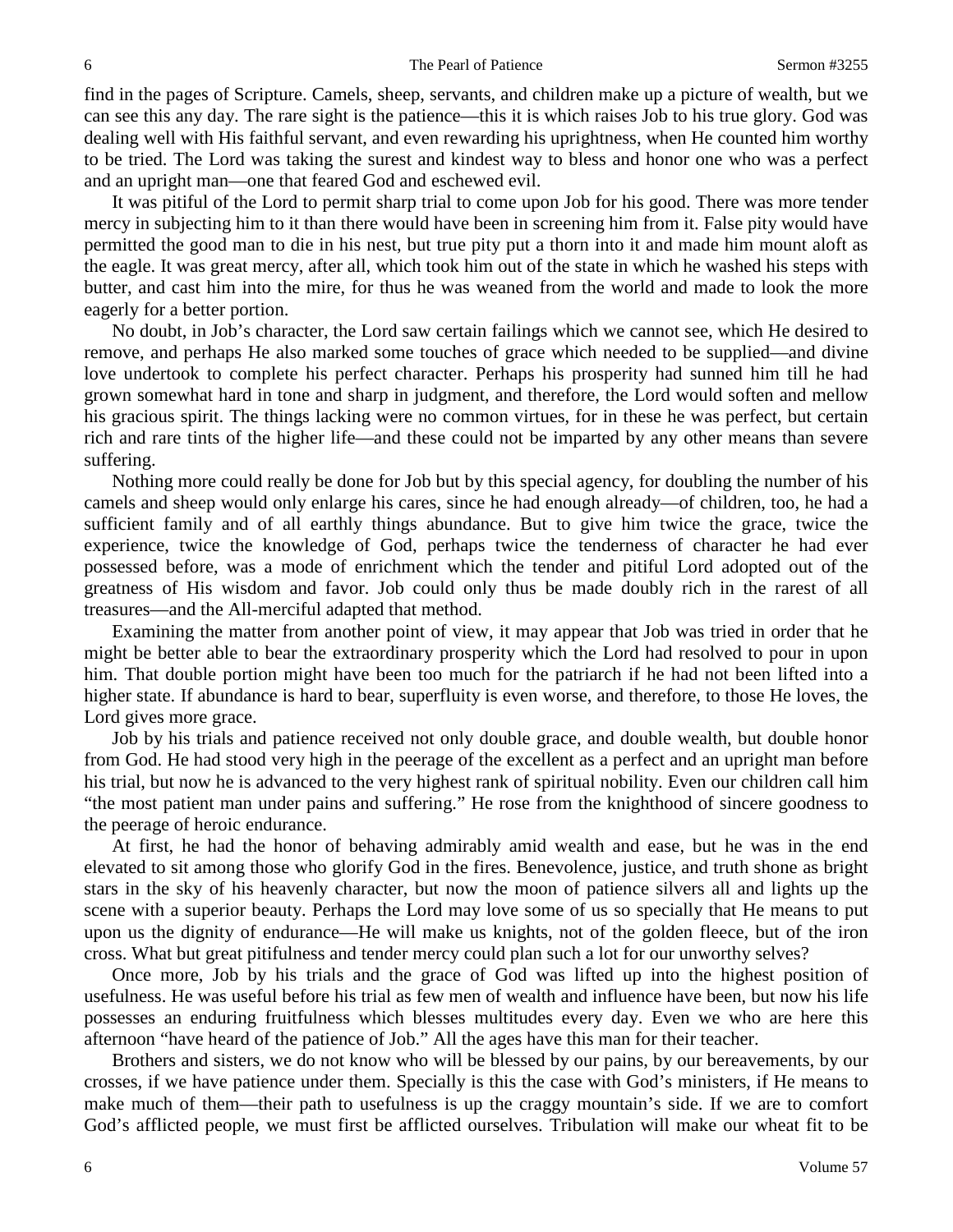bread for saints. Adversity is the choicest book in our library, printed in black letters, but grandly illuminated.

Job makes a glorious comforter and preacher of patience, but no one turns either to Bildad, Zophar, or Eliphaz, who were "miserable comforters" because they had never been miserable. You, dear sisters, whom God will make daughters of consolation to your families, must in your measure pass through a scholarship of suffering too—a sword must pass through your own hearts if you are to be highly favored and blessed among women.

Yet, let us all remember that affliction will not bless us if it is impatiently borne. If we kick at the goad, it will hurt us, but it will not act as a fitting stimulus. If we rebel against God's dispensations, we may turn His medicines into poisons and increase our grief by refusing to endure them.

Be patient, be patient, be patient, and the dark cloud shall drop a sparkling shower. "Ye have heard of the patience of Job." Imitate it. "Ye have seen the end of the Lord." Rejoice in it. "He is very pitiful, and of tender mercy." Yield yourselves to Him. Divine Spirit, plant in us the sweet flower of patience, for our patient Savior 's sake! Amen.

# **EXPOSITION BY C. H. SPURGEON**

## *ROMANS 8:1-22*

This precious chapter reminds us of the description of the land of Havilah, "where there is gold, and the gold of that land is good."

**Verse 1.** *There is therefore now no condemnation to them which are to Christ Jesus,* [See Sermon #1917, In Christ No Condemnation]

There is no condemnation to them—it is gone, and gone forever. Not only is part of it removed, but the whole of it is gone. "There is therefore now *no* condemnation to them which are in Christ Jesus." This is their legal status before God—in Christ Jesus, without condemnation. And this is their character—

**1.** *Who walk not after the flesh, but after the Spirit.* 

Their daily conversation is according to their new spiritual nature and according to the guidance of the Holy Spirit—and not according to their fleshly nature, and the guidance of self and Satan.

**2.** *For the law of the Spirit of life in Christ Jesus has made me free from the law of life and death.* 

"It cannot any longer rule me and it cannot now condemn me. I am free from it, for I am now under the new and higher 'law of the Spirit of life in Christ Jesus.'"

**3-4.** *For what the law could not do, in that it was weak through the flesh, God sending his own Son in the likeness of sinful flesh, and for sin, condemned sin in the flesh: that the righteousness of the law might be fulfilled in us, who walk not after the flesh, but after the Spirit.* [See Sermons #699, Sin Condemned and Executed By Christ Jesus and #2228, The Law's Failure and Fulfillment]

If there are any men in the world who keep the law of God, they are the very persons who do not hope to be saved by the keeping of it, for they have by faith found righteousness in Christ, and now by love and gratitude are put under the power of the law of the spiritual life in Christ, and they so live, by God's grace, that they do manifest the holiness of the law in their lives.

**5.** *For they that are after the flesh do mind the things of the flesh;*

They care for nothing else—they are satisfied as long as their appetites are gratified. They are of this world and the things of this world fill them to the brim.

**5.** *But they that are after the Spirit [do mind] the things of the Spirit.* 

Spiritual joys, spiritual hopes, spiritual pursuits—these belong only to those who are spiritual.

**6.** *For to be carnally minded—*

To be fleshly minded—

**6.** *Is death;*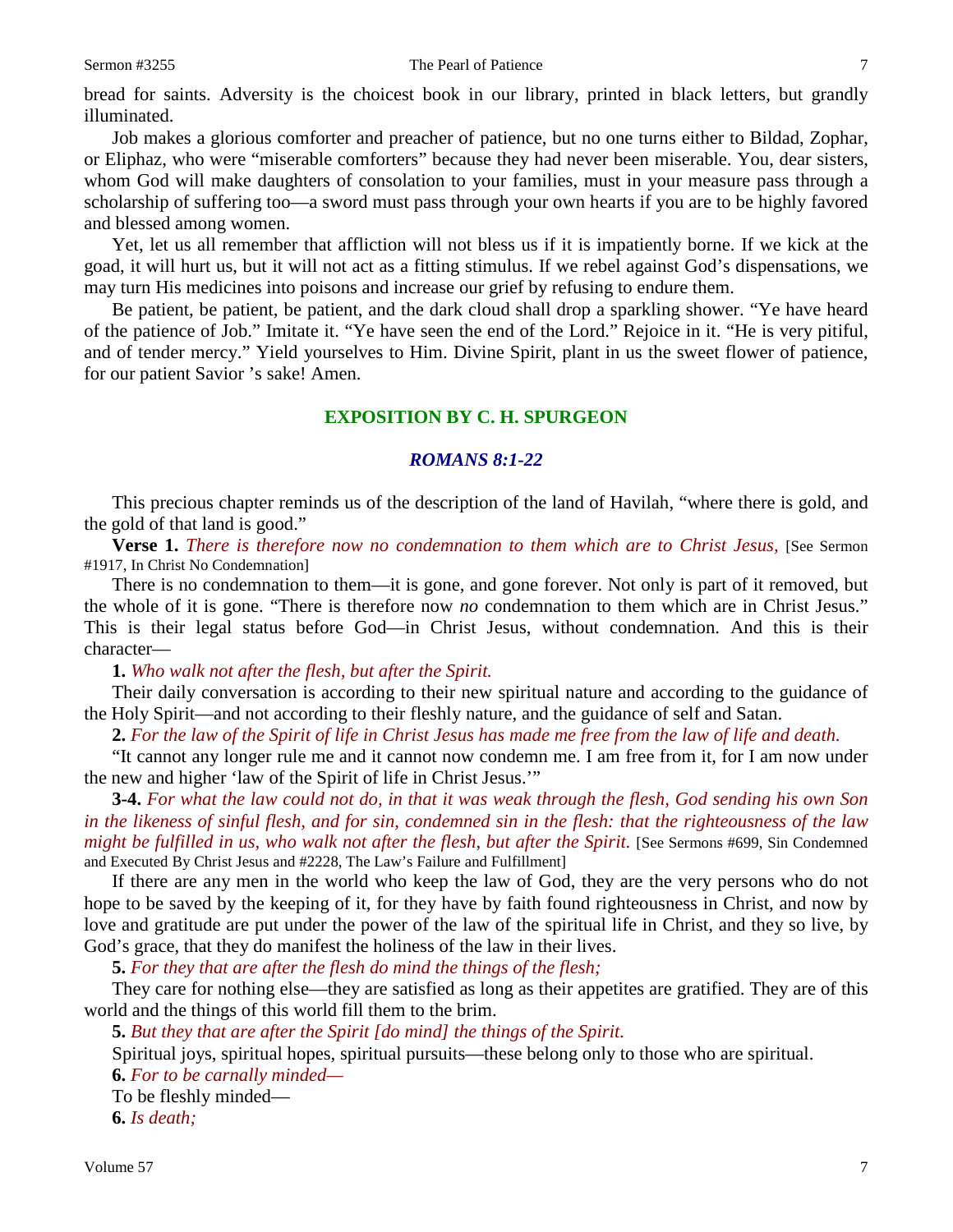That is what it comes to, for the flesh comes to death at last and after death, it goes to corruption. If we live after that carnal fashion, this will be the end of our living—"death."

**6.** *But to be spiritually minded is life and peace.* 

For the spirit will never die and the spirit has that within it which will bring it perfect peace.

**7-8.** *Because the carnal mind is enmity against God: for it is not subject to the law of God, neither indeed can be. So then they that are in the flesh cannot please God.* 

Those that have never been born again, so as to be "in the Spirit," are still just as they were born— "in the flesh"—so they cannot please God. Do what they may, there is an essential impurity about their nature so that they cannot be well-pleasing unto God. We must be born-again, we must become spiritual by the new birth which is wrought by the Holy Spirit, or else it is impossible for us to please God.

O you who are trying your best to please God apart from the new birth and apart from Christ, see how this iron bar is put across your path—"they that are in the flesh cannot please God." Go then to Him and ask Him to give you of His Spirit, that you may be spiritual and no longer carnal.

**9.** *But ye are not in the flesh, but in the Spirit, if so be that the Spirit of God dwell in you. Now if any man have not the Spirit of Christ, he is none of his.* 

It does not matter what he calls himself—he may be a preacher, he may be a bishop—if he has not the Spirit of Christ, "he is none of his," and if he has the Spirit of Christ, though he may be the most obscure person on earth, he belongs to Christ.

**10.** *And if Christ be in you, the body is dead because of sin;*

The grace of God has not changed that body—it still remains earth, dust, worms' meat—and it must die unless Christ should come and transform it by His coming. "The body is dead because of sin" and hence come those aches and pains, that heaviness, that weariness, that decay, those infirmities of age which we experience as long as we bear about with us this body of death.

**10.** *But the Spirit is life because of righteousness*.

There is a living power within us which triumphs over this dying, decaying body. So we rejoice notwithstanding all our afflictions, trials, and depressions.

**11.** *But if the Spirit of him that raised up Jesus from the dead dwell in you, he that raised up Christ from the dead shall also quicken your mortal bodies by his Spirit that dwelleth in you.* 

There is to be an emancipation even for this poor flesh—a translation and a glory for it yet in Christ.

**12.** *Therefore, brethren, we are debtors, not to the flesh, to live after the flesh.* [See Sermon #96, The Christian—A Debtor]

Certainly not, for we owe the flesh nothing. It keeps us down and hampers us, it is a hindrance to us, but we certainly owe it nothing. So let us not be subservient to it, let us not consult or even consider it, and especially let us never come under its fatal bondage.

#### **13.** *For if ye live after the flesh, ye shall die:*

It is a dying thing, and "ye shall die" if you live after its dying fashion.

**13.** *But if ye through the Spirit—*

That living, immortal power—

**13-14.** *Do mortify the deeds of the body, ye shall live. For as many as are led by the Spirit of God, they are the Sons of God.* [See Sermon #1220, The Leading of The Spirit, The Secret Tokens of The Son of God]

Oh, high dignity and blessed privilege! As soon as we ever get away from the dominion of the flesh, and come to be led by the Spirit of God, and so become spiritual men, we have the evidence that we are the sons of God, for "God is a Spirit," so His sons must be spiritual.

**15.** *For ye have not received the spirit of bondage again to fear;*

We did have it once, and it wrought some good effect upon us for the time being. When we were under the law, we felt ourselves to be in slavery, and that made us go to Christ for liberty.

**15.** *But ye have received the Spirit of adoption, whereby we cry, Abba, Father.* 

Oh, blessed, blessed state of heart to feel that now we are born into the family of God and that the choice word which no slave might ever pronounce may now be pronounced by us, "Abba!" It is a